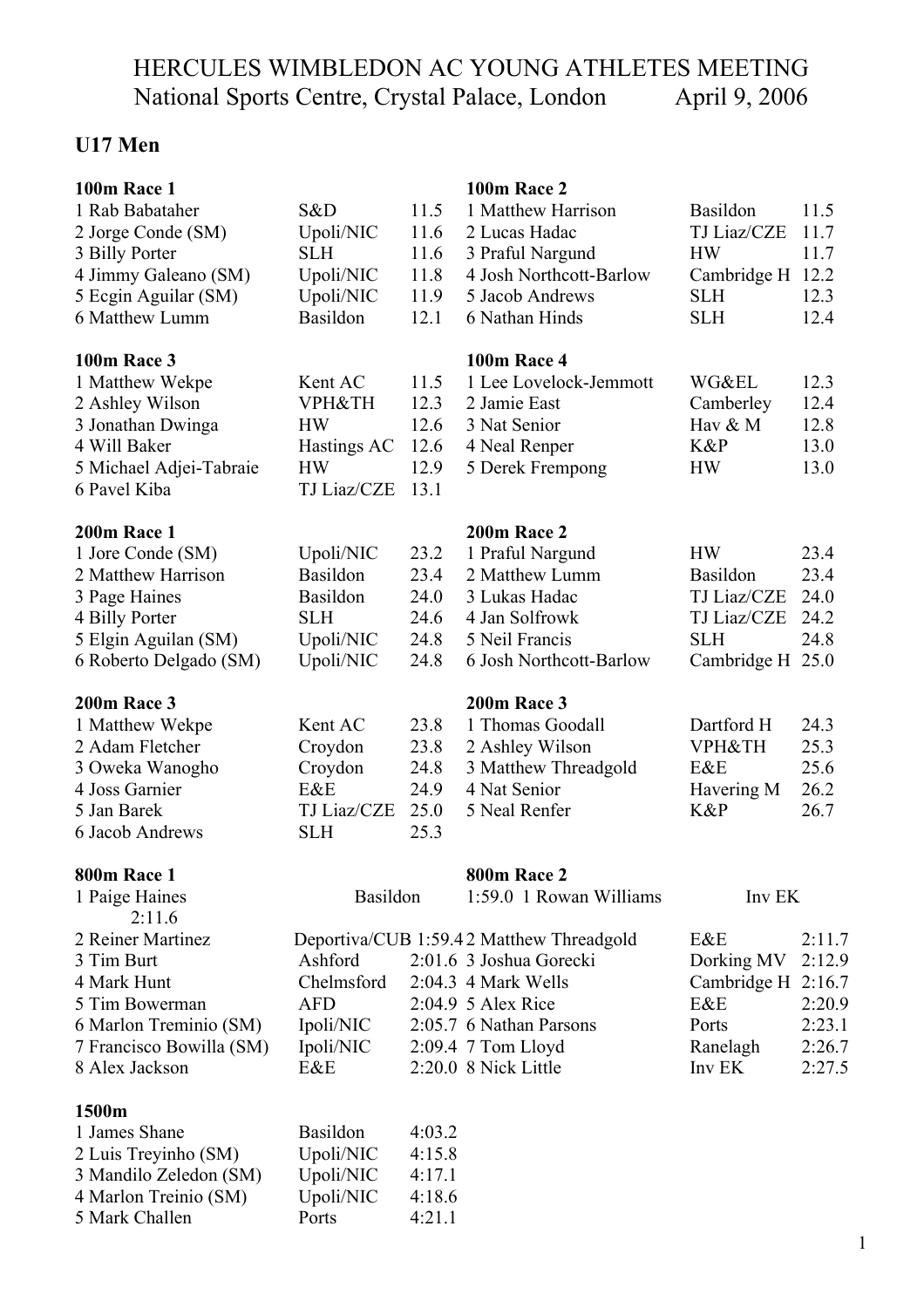| 6 Jamie Walker<br>7 Alex Jackson<br>8 Daniel Sullivan<br>9 Alex Bruce-Littlewood | Bexley<br>E&E<br><b>SLH</b><br><b>HW</b> | 4:22.1<br>4:30.7<br>4:31.2<br>4:31.6 |                                        |                                           |                |
|----------------------------------------------------------------------------------|------------------------------------------|--------------------------------------|----------------------------------------|-------------------------------------------|----------------|
| 10 Rowan Williams                                                                | Inv EK                                   | 4:33.4                               |                                        |                                           |                |
| 11 Luke Caldwell<br>12 Alex Rice                                                 | Dorking MV<br>E&E                        | 4:37.0<br>4:38.6                     |                                        |                                           |                |
| 13 Nick Little                                                                   | Inv EK                                   | 5:02.1                               |                                        |                                           |                |
| 14 Anthony O'Brien                                                               | <b>HHH</b>                               | 5:05.1                               |                                        |                                           |                |
| 15 Charlie Carrington                                                            | <b>HW</b>                                | 5:08.1                               |                                        |                                           |                |
| <b>High Jump</b>                                                                 |                                          |                                      |                                        |                                           |                |
| 1 Ernesto Salazar                                                                | Deportiva/CUB 1.95                       |                                      |                                        |                                           |                |
| 2 Ben Abbott                                                                     | Paddock W                                | 1.80                                 |                                        |                                           |                |
| 3 Jamie East                                                                     | Camberley                                | 1.70                                 |                                        |                                           |                |
| 4 Alex Jackson                                                                   | E&E                                      | 1.70                                 |                                        |                                           |                |
| 5 Damiel Jenkinson                                                               | Rich $&$ T                               | 1.65                                 |                                        |                                           |                |
| <b>Long Jump</b>                                                                 |                                          |                                      | <b>Long Jump (continued)</b>           |                                           |                |
| 1 Ernesto Salazar                                                                | Deportiva/CUB 6.08                       |                                      | 8 Micaal Skircak                       | TJ Liaz/CZE                               | 5.17           |
| 2 Thomas Goodall                                                                 | Dartford H                               | 5.94                                 | 9 Oliver Serviable                     | <b>SLH</b>                                | 5.12           |
| 3 Lukas Hadac                                                                    | TJ Liaz/CZE                              | 5.77                                 | 10 Jonathan Dwonga                     | HW                                        | 4.78           |
| 4 Will Baker<br>5 Jan Barek                                                      | <b>Hastings</b><br>TJ Liaz/CZE           | 5.68<br>5.57                         | 11 Neal Renfer<br>12 Jamie Walker      | K&P<br>Bexley                             | 4.76<br>4.63   |
| 6 Pavel Kuba                                                                     | TJ Liaz/CZE                              | 5.35                                 | 13 Derek Frempong                      | <b>HW</b>                                 | 4.48           |
| 7 Ronald Rodrigues                                                               | Upoli/NIC                                | 5.25                                 | 14 Michael Adjei Tabirade              | <b>HW</b>                                 | 4.46           |
|                                                                                  |                                          |                                      |                                        |                                           |                |
| <b>Shot</b>                                                                      |                                          |                                      | <b>Discus</b>                          |                                           |                |
| 1 Tomas Yoiroc                                                                   | Deportiva/CUB 12.57                      |                                      | 1 Yosuani Colas                        | Desportiva/CUB 49.63                      |                |
| 2 Paul Hayball<br>3 Lee Lovelock Jemmott                                         | Hunts AC<br>WG&EL                        | 12.52                                | 2 Tomas Toirac<br>12.46 3 Steve Watson | Desportiva/CUB 41.76<br>Dacorum & T 39.86 |                |
| 4 Will Baker                                                                     | <b>Hastings</b>                          |                                      | 11.60 4 Paul Hayball                   | Hunts AC                                  | 36.90          |
| 5 Yosvani Balbuem                                                                | Deportiva/CUB 11.53 5 Jan Solfronk       |                                      |                                        | TJ Liaz/CZE 33.99                         |                |
| 6 Jan Solfronk                                                                   | TJ Liaz/CZE 11.35                        |                                      |                                        |                                           |                |
| 7 Carlos Bencomo                                                                 | Deportiva/CUB 10.42                      |                                      |                                        |                                           |                |
| 8 Michal Skircak                                                                 | <b>TJ</b> Liaz/CZE                       | 9.88                                 |                                        |                                           |                |
| <b>Javelin</b>                                                                   |                                          |                                      | Javelin (continued)                    |                                           |                |
| 1 Daniel Pembroke                                                                | <b>WSEH</b>                              | 60.67                                | 9 Pavel Kuba                           | TJ Liaz/CZE                               | 40.13          |
| (60.67, 55.76, 55.06, 46.75)                                                     |                                          |                                      | 10 Yosuani Colas                       | Desportiva/CUB                            | 38.30          |
| 2 Peter Hoe                                                                      | Winch                                    | 50.04                                | 11 Paul Hayball                        | Hunts AC                                  | 37.33          |
| 3 Lee Lovelock Jemmott                                                           | <b>WG&amp;EL</b>                         | 47.43                                | 12 Jan Barek                           | TJ Liaz/CZE                               | 36.44          |
| 4 Jaimie Broady                                                                  | <b>AFD</b>                               | 43.37                                | 13 Craig Lacy                          | Cambridge H                               | 34.38          |
| 5 Ben Johnson<br>6 Tomas Toirac                                                  | Ashford<br>Desportiva/CUB 40.98          | 41.14                                | 14 Jamie East<br>15 Joss Garnier       | Camberley<br>E&E                          | 34.35<br>33.07 |
| 7 Matt Burt                                                                      | Ashford                                  | 40.94                                | Guest: $(800g)$                        |                                           |                |
| 8 Michal Skircak                                                                 | TJ Liaz/CZE                              | 40.34                                | Joseph Queodo (SM)                     | Upoli/NIC                                 | 52.58          |
|                                                                                  |                                          |                                      |                                        |                                           |                |
| U15 Boys                                                                         |                                          |                                      |                                        |                                           |                |

| <b>100m Race 1</b> |         | <b>Race 2</b>                     |         |      |
|--------------------|---------|-----------------------------------|---------|------|
| 1 Deji Tobias      |         | Bedford $& C$ 11.6 1 Rudy Francis | Kent AC | 12.2 |
| 2 Damilola Segun   | Croydon | 11.8 2 Niall Lapper               | S&D     | 12.7 |
| 3 Dan Putnam       | B&B     | 11.9 3 Rorie Robinson             | SLH.    | 13.0 |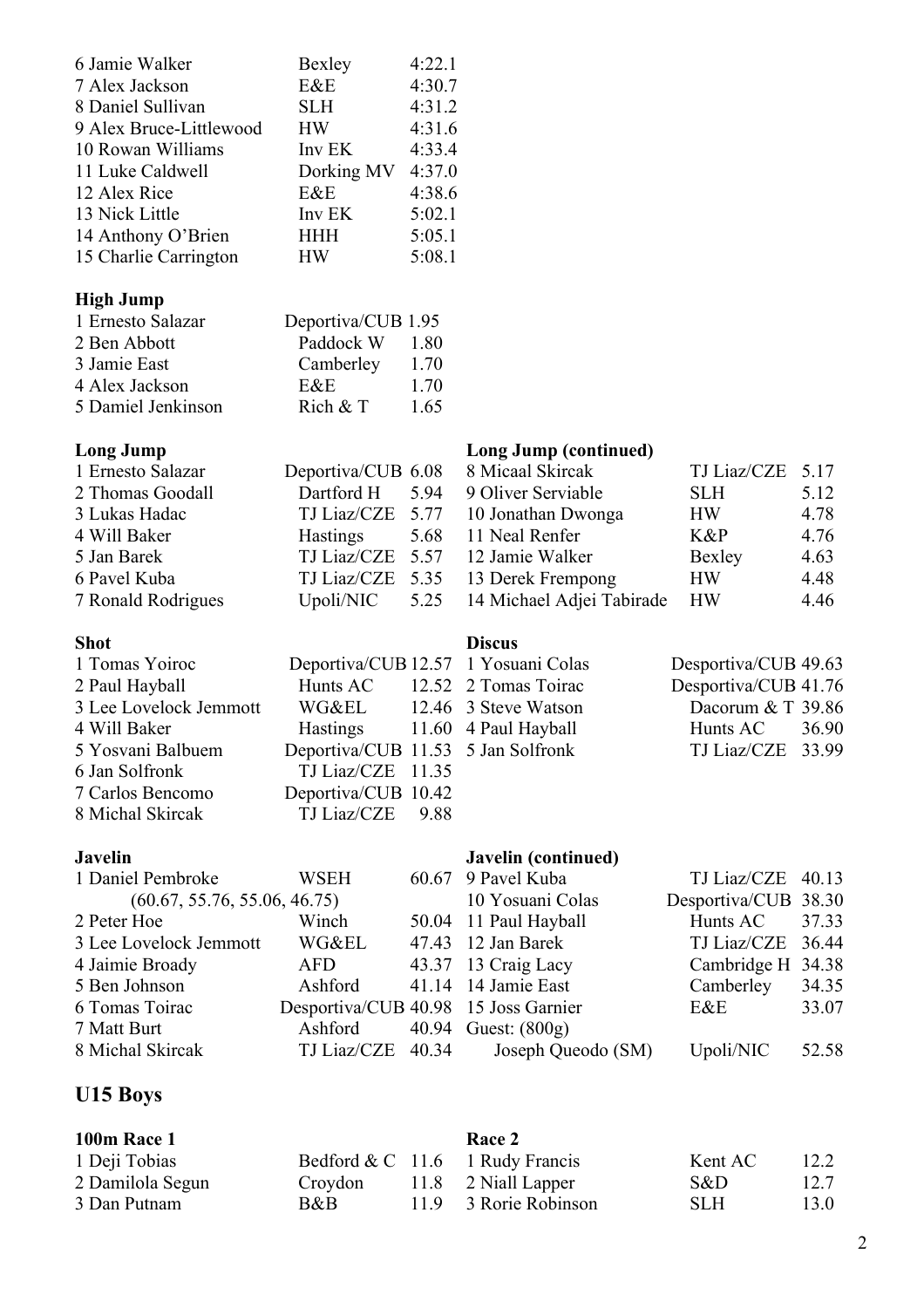| 4 Tom Kennedy<br>5 James Alcock<br>6 Vojteck Truhlar                                                                                                                              | <b>SLH</b><br>M&M<br>TJ Liaz/CZE                                                                                    | 12.1<br>12.1<br>13.4                                         | 4 Dominic Coelho<br>5 Neil Fuhrmann<br>6 Ben Hopkins                                                                                          | B&B<br><b>SLH</b><br>B&B                                  | 13.3<br>13.3<br>13.9                           |
|-----------------------------------------------------------------------------------------------------------------------------------------------------------------------------------|---------------------------------------------------------------------------------------------------------------------|--------------------------------------------------------------|-----------------------------------------------------------------------------------------------------------------------------------------------|-----------------------------------------------------------|------------------------------------------------|
| <b>100m Race 3</b><br>1 Joash Howard<br>2 Marcel Hodge<br>3 Paul Brown<br>4 Julien Allwood<br>5 Dijon Archer<br>6 Miles Birkby                                                    | Croydon<br>Slough J<br>Ports<br><b>HHH</b><br><b>HHH</b><br>Camberley                                               | 12.2<br>12.5<br>13.2<br>13.4<br>13.7<br>14.3                 |                                                                                                                                               |                                                           |                                                |
| 200m Race 1<br>1 Osmin Menendez (U17M)<br>2 Deji Tobias<br>3 Dan Putnam<br>4 Josh Howard<br>27.4<br>5 Damilola Segun                                                              | Upoli/NIC<br>Bedford & C<br>B&B<br>Croydon                                                                          | 22.6<br>23.2<br>24.2<br>24.4                                 | Race 2<br>1 Dijon Archer<br>2 Burton Dredge<br>3 Marcel Hodge<br>4 Rorie Robinson<br>24.3                                                     | <b>HHH</b><br><b>HHH</b><br>Slough J<br><b>SLH</b><br>B&B | 24.7<br>25.1<br>25.8<br>28.0                   |
| 6 Tom Kennedy                                                                                                                                                                     | Croydon<br><b>SLH</b>                                                                                               | 24.4                                                         | 5 Ben Hopkins<br>6 Adam Russell                                                                                                               | Unatt                                                     | 38.4                                           |
| <b>800m Race 1</b><br>1 Stephen Cavey<br>2 Rikkie Letch<br>3 Elliott Woolmer<br>4 Lawrence McSheen<br>5 Paul Brown<br>6 Charlie Gossington                                        | B&B<br><b>AFD</b><br><b>AFD</b><br>E&E<br>Ports<br>E&E                                                              | 2:26.7                                                       | 800m Race 2<br>2:06.2 1 Luis Costa<br>2:13.7 2 Richard Humphreys<br>2:16.1 3 Michael Alwin<br>2:25.5 4 Robert Whiskin<br>$2:26.7$ 5 Ben Ralph | <b>HW</b><br><b>SLH</b><br>Dorking MV<br>Inv EK<br>Ports  | 2:36.7<br>2:39.5<br>2:41.4<br>2:50.0<br>3:05.4 |
| <b>1500m Race 1</b><br>1 Ben McDaniel<br>2 Jack Lee<br>3 Jonathan Burgess<br>4 Jakib Kodeja<br>4:53.0                                                                             | <b>SLH</b><br><b>AFD</b><br><b>HW</b>                                                                               |                                                              | <b>1500m Race 2</b><br>4:34.7 1 James Cotterill<br>4:38.7 2 Jo Toomey<br>4:42.6 3 David Naismith<br>TJ Liaz/CZE 4:43.0 4 Ed McDonagh          | Tonbridge<br><b>HW</b><br><b>AFD</b><br>S&D               | 4:47.8<br>4:48.3<br>4:49.8                     |
| 5 Nathan Ditton<br>6 Alex Teuten<br>7 Ross Thomas<br>8 Adrian Ross<br>5:17.8                                                                                                      | <b>AFD</b><br>Ports<br>Ports<br>Inv EK                                                                              |                                                              | 4:45.7 5 Charlie Luscombe<br>4:49.1 6 Stephen Shane<br>4:55.7 7 Liam White<br>4:59.8 8 Jack Haining                                           | <b>HHH</b><br>Basildon<br><b>HW</b><br>S&D                | 4:59.9<br>5:00.6<br>5:09.5                     |
| <b>High Jump</b><br>1 Sam Bailey<br>2 Ryan Day<br>3 Vojteck Truhlar<br>4 Tom Kennedy<br>5 Powell Ojomo<br>6 Julien Allwood<br>7 Ned Quiney<br>8 George Cooper<br><b>Long Jump</b> | Chelmsford<br>Basildon<br>TJ Liaz/CZE<br><b>SLH</b><br><b>VPH&amp;TH</b><br><b>HHH</b><br><b>SLH</b><br>Marlborough | 1.80<br>1.70<br>1.60<br>1.60<br>1.50<br>1.50<br>1.50<br>1.45 | Long Jump (continued)                                                                                                                         |                                                           |                                                |
| 1 James Alcock<br>2 Vojteck Truhlar                                                                                                                                               | M&M<br>TJ Linz/CZE                                                                                                  | 5.92<br>5.39                                                 | 10 Powell Ojomo<br>11 Julien Allwood                                                                                                          | <b>VPH&amp;TH</b><br><b>HHH</b>                           | 4.83<br>4.80                                   |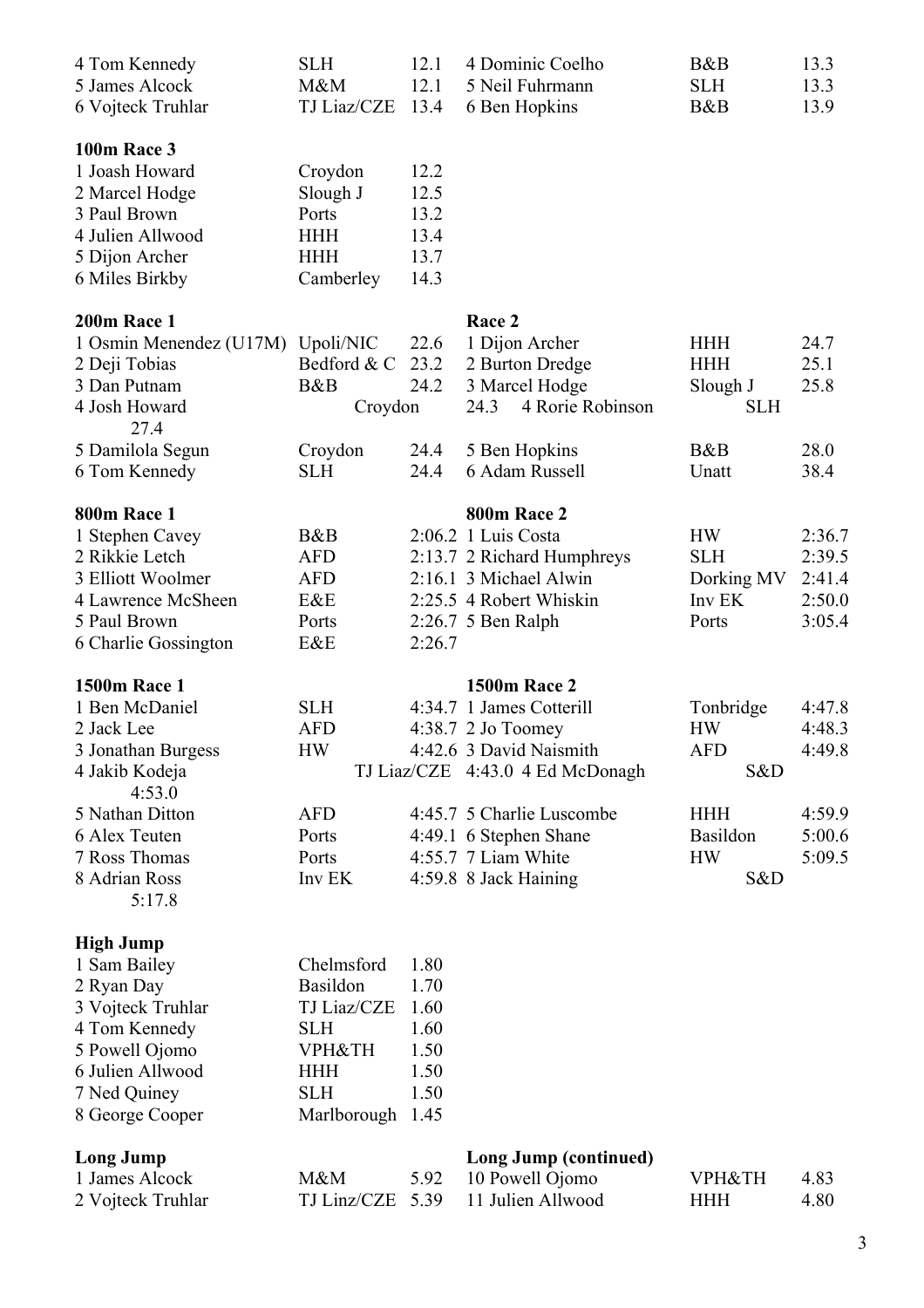| 3 Tom Kennedy              | <b>SLH</b>  | 5.37  | 12 Miles Birkby         | Camberley  | 4.63 |
|----------------------------|-------------|-------|-------------------------|------------|------|
| 4 Derek Yeboah             | Croydon     | 5.36  | 13 Luis Costa           | <b>HW</b>  | 4.33 |
| 5 Lawrence McSheen         | E&E         | 5.02  | 14 Ed Baxter-Derrington | S&D        | 4.25 |
| 6 Neil Fuhrmann            | <b>SLH</b>  | 5.02  | 15 Ben Hopkins          | B&B        | 4.22 |
| 7 Rudy Francis             | Kent AC     | 4.99  | 16 Liam White           | <b>HW</b>  | 4.04 |
| 8 Rorie Robinson           | <b>SLH</b>  | 4.96  | 17 Michael Alwin        | Dorking MV | 3.62 |
| 9 Nick Fenelly             | Hunts AC    | 4.95  |                         |            |      |
| <b>Shot</b>                |             |       |                         |            |      |
| 1 Nick Fenelly             | Hunts AC    | 9.37  |                         |            |      |
| 2 Lawrence Jackson         | E&E         | 7.24  |                         |            |      |
| <b>Javelin</b>             |             |       |                         |            |      |
| 1 Ross Norton              | S&D         | 36.48 |                         |            |      |
| 2 Charlie Gossington       | E&E         | 32.20 |                         |            |      |
| 3 George Cooper            | Marlborough | 26.55 |                         |            |      |
| 4 Nick Fenelly             | Hunts AC    | 25.68 |                         |            |      |
| 5 Luis Costa               | <b>HW</b>   | 18.39 |                         |            |      |
| <b>6 Richard Humphreys</b> | SLH         | 17.10 |                         |            |      |

# **U13 Boys**

| <b>100m Race 1</b>  |                   |      | <b>100m Race 2</b> |                   |      |
|---------------------|-------------------|------|--------------------|-------------------|------|
| 1 Taj Johnson       | <b>HHH</b>        | 14.2 | 1 Jose Costa       | <b>HW</b>         | 13.8 |
| 2 Nick Thorn        | Ports             | 14.6 | 2 Repheal Maloney  | Unatt             | 14.6 |
| 3 Alex Eagles       | <b>HHH</b>        | 14.6 | 3 Saron Cordwell   | <b>HHH</b>        | 14.6 |
| 4 Jo Madden         | B&B               | 15.0 | 4 Edward Kelly     | S&D               | 15.7 |
| 5 Daniel Whitlam    | <b>HHH</b>        | 15.3 | 5 Tyrie Oburs      | Southern H        | 15.8 |
| 6 Christophitor Zah | <b>VPH&amp;TH</b> | 16.8 | 6 Tommy Winding    | Inv EK            | 16.1 |
| <b>100m Race 3</b>  |                   |      |                    |                   |      |
| 1 Khalid Njoya      | <b>HHH</b>        | 14.0 |                    |                   |      |
| 2 Vincent Fisher    | <b>HW</b>         | 14.3 |                    |                   |      |
| 3 Tom Richards      | <b>HW</b>         | 14.5 |                    |                   |      |
| 4 Ramone Cuper      | <b>VPH&amp;TH</b> | 15.4 |                    |                   |      |
| 5 Hugo Danson       | <b>HW</b>         | 15.5 |                    |                   |      |
| 6 Sam Hudson        | Inv EK            | 15.7 |                    |                   |      |
| 200m Race 1         |                   |      | 200m Race 2        |                   |      |
| 1 Jose Costa        | <b>HW</b>         | 29.0 | 1 Nick Thorn       | City of Bath      | 29.4 |
| 2 Adam Willis       | Bexley            | 30.9 | 2 Alex Eagles      | <b>HHH</b>        | 29.9 |
| 3 Taj Johnson       | <b>HHH</b>        | 31.1 | 3 Daniel Whitlam   | <b>HHH</b>        | 30.6 |
| 4 Jo Madden         | B&B               | 31.1 | 4 Richard Morris   | <b>SLH</b>        | 30.8 |
| 5 Edward Kelly      | S&D               | 32.0 | 5 Tommy Winding    | <b>INV EK</b>     | 32.2 |
| 6 Reece Evans       | <b>HHH</b>        | 33.6 | 6 Ramone Cuper     | <b>VPH&amp;TH</b> | 32.5 |
| 200m Race 3         |                   |      |                    |                   |      |
| 1 Sam Yates         | Ports             | 28.4 |                    |                   |      |
| 2 Tom Richards      | <b>HW</b>         | 29.3 |                    |                   |      |
| 3 Raphael Maloney   | Unatt             | 29.8 |                    |                   |      |
| 4 Sam Hudson        | Inv EK            | 30.9 |                    |                   |      |

4 Sam Hudson Inv EK 30.9<br>5 Dominic Wynes-Devlin E&E 31.0 5 Dominic Wynes-Devlin E&E 31.0 6 Callum Stephens E&E 34.5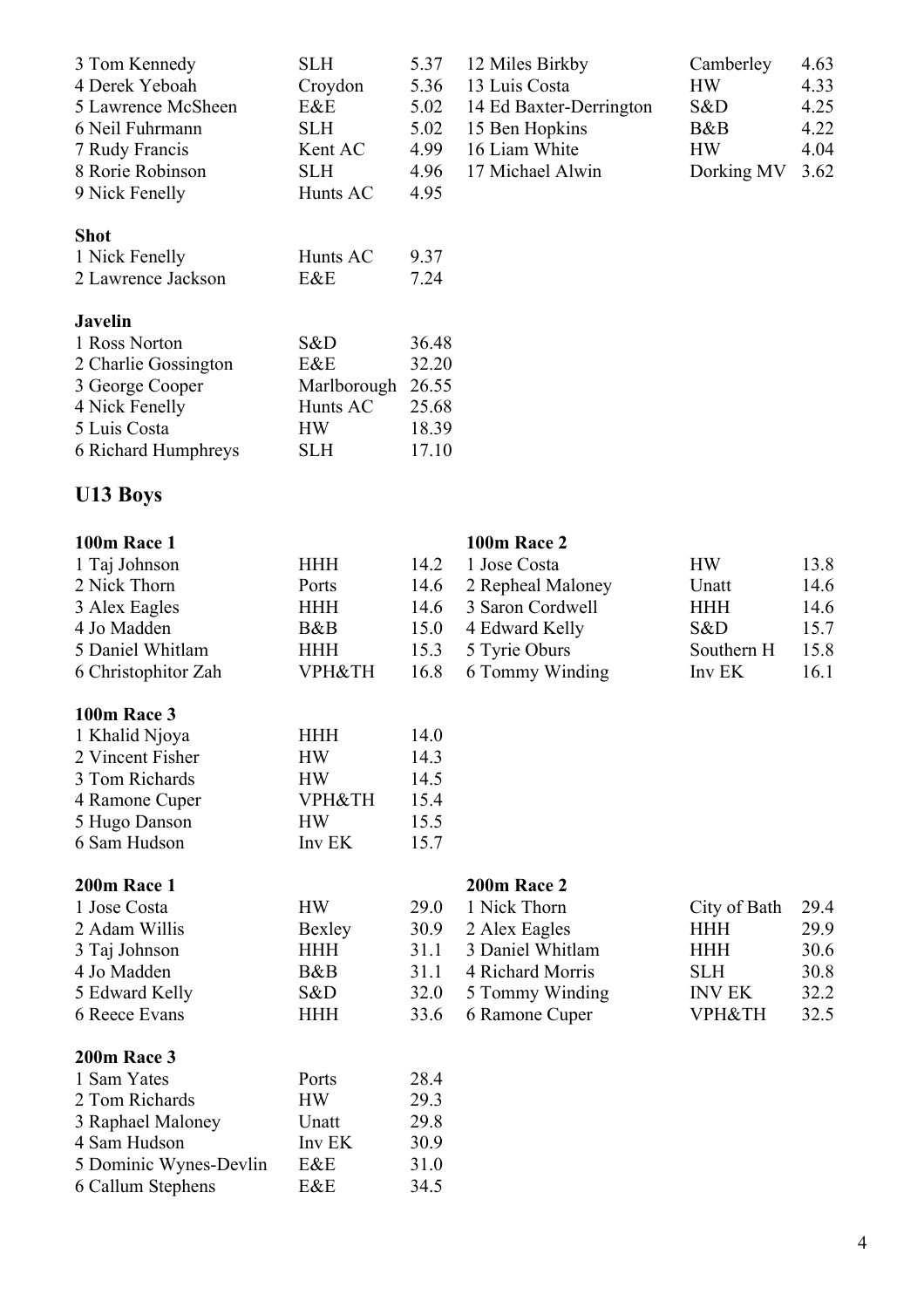| <b>1500m Race 1</b> |            | <b>1500m Race 2</b>           |            |        |
|---------------------|------------|-------------------------------|------------|--------|
| 1 James Tidd        | <b>AFD</b> | 4:48.9 1 Matthew Wyatt        | E&E        | 5:06.9 |
| 2 Gari Brown        | <b>AFD</b> | 4:54.0 2 Daniel Whitlam       | <b>HHH</b> | 5:21.2 |
| 3 Stephen Knuckey   | <b>AFD</b> | 4:58.0 3 Dominic Wynes-Devlin | <b>HHH</b> | 5:25.0 |
| 4 Jordan Maurice    | Croy       | 5:05.1 4 Oliver Horrocks      | <b>HW</b>  | 5:25.0 |
| 5 Chris Maurice     | Inv EK     | 5:06.5 5 George Inman         | Ranelagh   | 5:55.0 |
| 6 Matthew Wilson    | Ranelagh   | 5:13.8 6 Matthew Burgess      | <b>HW</b>  | 5:56.9 |
| 7 Richard Crowther  | Ranelagh   | 5:16.2 7 Toby Piashaud        | Ranelagh   | 6:01.6 |
| 8 Adam Atkins       | <b>SLH</b> | 5:19.3 8 Charles Boyce        | Dulwich C  | 6:10.4 |
| 9 Sam Hudson        | Inv EK     | 5:23.6 9 David Stables        | <b>HW</b>  | 6:22.5 |
| 10 Matthew Ovens    | E&E        | 5:33.6                        |            |        |

### **Long Jump Shot**

| 1 Sam Yates      | Ports      | 4.22 | No <sub>0</sub> |
|------------------|------------|------|-----------------|
| 2 Rephal Maloney | Unatt      | 3.82 |                 |
| 3 Taj Johnson    | <b>HHH</b> | 3.81 |                 |
| 4 Matt Ovens     | E&E        | 3.77 |                 |
| 5 Dan Whitlam    | <b>HHH</b> | 3.77 |                 |
| 6 Adam Willis    | Bexley     | 3.56 |                 |
| 7 Max Cooper     | <b>HW</b>  | 3.53 |                 |
| 8 Tyrle Obuks    | Southern H | 3.27 |                 |
| 9 Jerome Mason   | Southern H | 3.08 |                 |
| 10 Edward Kelly  | S&D        | 3.00 |                 |

# Competitors

# **U11 Boys**

| <b>1000m Race 1</b>      |                   | <b>1000m Race 2</b>                   |                       |        |
|--------------------------|-------------------|---------------------------------------|-----------------------|--------|
| 1 Josh Keisler           | Ranelagh          | $3:13.2*1$ Adam Willis                | Bexley                | 3:33.4 |
| 2 Adam Hulin             | Dorking MV        | 3:18.5 2 Tom Ball                     | Unatt                 | 3:40.8 |
| 3 Luke Matthews-Patience | Camberley         | $3:21.0$ 3 James Male                 | <b>SLH</b>            | 3:42.3 |
| 4 Ben Bradley            | Camberley         | 3:28.4 4 Max Caulfield                | E&E                   | 3:43.2 |
| 5 Daniel Ditton          | <b>AFD</b>        | 3:31.4 5 Robbie Crace                 | <b>HHH</b>            | 3:50.2 |
| 6 Ben Ross               | Inv EK            | 3:39.2 6 Mark Watson                  | Camberley             | 3:53.8 |
| 7 Max Cooper             | <b>HW</b>         | 3:56.4 7 Ryan Barrett                 | <b>SLH</b>            | 4:03.1 |
| 8 Joseph Honey           | <b>SLH</b>        | 4:11.3 8 Sebastian Anthony            | St Edmunds $P$ 4:06.9 |        |
| 9 Harry Bendix-Lewis     | Unatt             | $4:18.3$ 9 Luke Bevir                 | <b>HW</b>             |        |
| 4:08.5                   |                   |                                       |                       |        |
| 10 Tariq Owusu           | <b>VPH&amp;TH</b> | 4:21.2 10 Max Goodwin                 | <b>SLH</b>            | 4:15.8 |
| 11 Jack Anthony          |                   | St Edmunds P 4:24.3 11 Romario Daniel | <b>VPH&amp;TH</b>     | 4:26.1 |
| 12 Troy Kelly-Weekes     | VPH&TH            | 4:32.1 12 Michael Henenberg           | VPH&TH                | 4:55.0 |

# **U17 Women**

### **100m Race 1 100m Race 2**

| 1 Aleanna Charlot     |           | Deportiva/CUB 12.6 1 Kirsty Shepherd | Basildon           | 13.1 |
|-----------------------|-----------|--------------------------------------|--------------------|------|
| 2 Laura Maddox        |           | City of Bath 12.7 2 Sian Mitchell    | SLH.               | 13.5 |
| 3 Nikola Hornova      |           | TJ Liaz/CZE 13.0 3 Adela Kissova     | TJ Liaz/CZE $13.6$ |      |
| 4 Sade Bailey         |           | Basildon 13.5 4 Megan Edwards        | Dartford H         | 13.6 |
| 5 Emily Barnard       | S&D       | 13.5 5 Amy Underdown                 | Paddock W          | 13.7 |
| 6 Yanoska Rodrigues   | Upoli/NIC | 13.6 6 Yasmin Joseph                 | $M\&M$             | 13.8 |
| 7 Mariangeles Eslobar | Upoli/NIC | 14.1 7 Sophie Eggs                   | E&E                | 14.5 |
|                       |           |                                      |                    |      |

### **100m Race 3**

|  | 1 Odette Campbell |  |  |
|--|-------------------|--|--|
|--|-------------------|--|--|

ell Croydon 13.4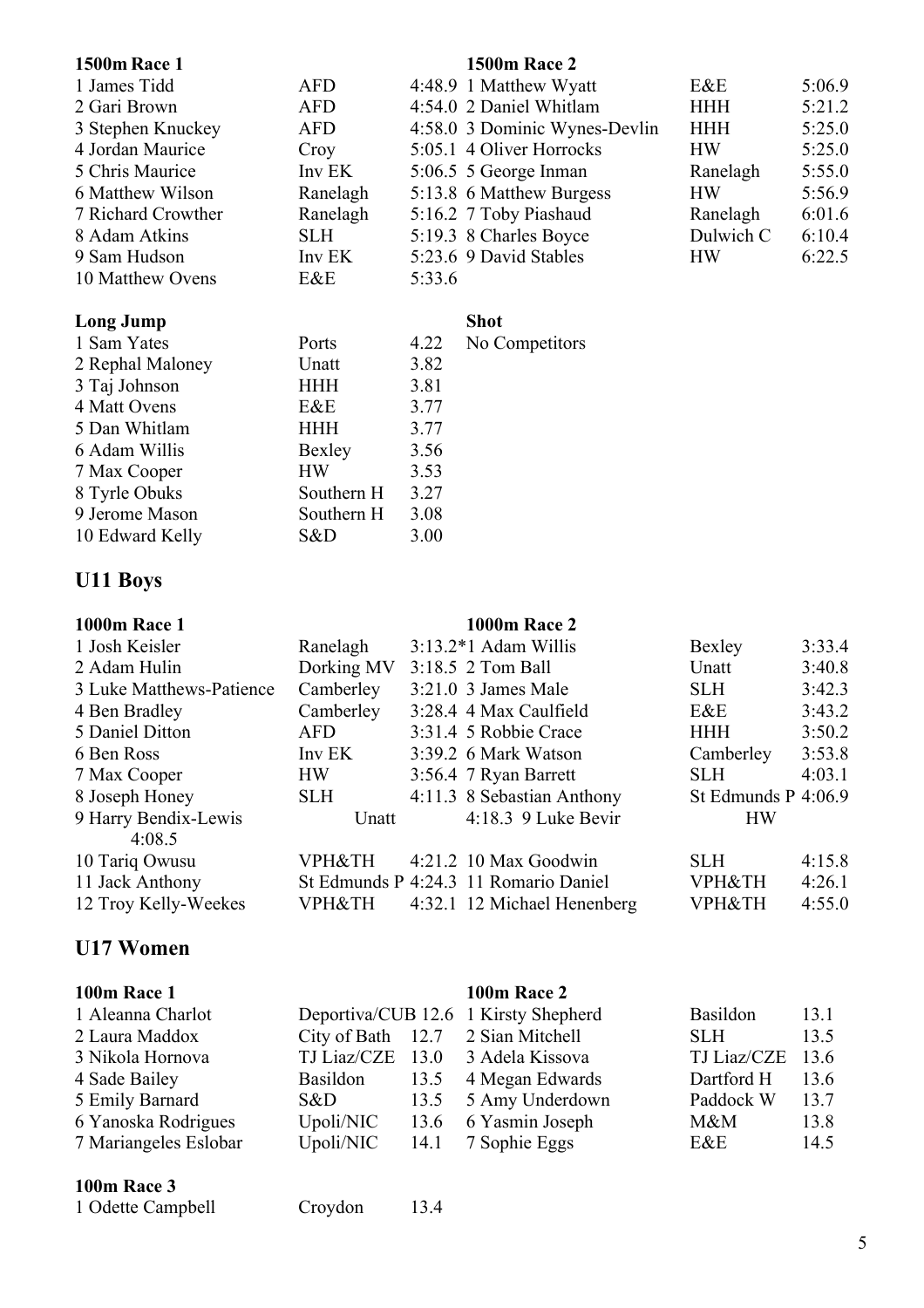| 2 Chantelle Clarz | Dartford H        | 134  |
|-------------------|-------------------|------|
| 3 Kim Le Geyt     | S&D               | 13.6 |
| 4 Sophie Nazareth | S&D               | 13.7 |
| 5 No 76           |                   | 13.8 |
| 6 Katrina Fisher  | E&E               | 14.0 |
| 7 Millie Zah      | <b>VPH&amp;TH</b> | 14.6 |
|                   |                   |      |

| 200m Race 1              |            |      | 200m Race 2                       |                     |      |
|--------------------------|------------|------|-----------------------------------|---------------------|------|
| 1 Susana Quesido         |            |      | Deportiva/CUB 25.7 1 Laura Maddox | City of Bath $26.0$ |      |
| 2 Jo White               |            |      | St Mary's 25.8 2 Aleanna Charlot  | Deportiva/CUB 26.2  |      |
| 3 Megan Edwards          | Dartford H |      | 27.8 3 Nikola Hornova             | TJ Liaz/CZE 26.4    |      |
| 4 Yawelkis Lopez (SW)    | Upoli/NIC  |      | 28.7 4 Sian Mitchell              | SLH –               | 26.8 |
| 5 Yawoska Rodrigues (SW) | Upoli/NIC  | 29.4 | 5 Adela Kissova                   | TJ Liaz/CZE         | 26.8 |
| 6 Maria Ngeles Escobar   | Upoli/NIC  |      | 30.5 6 Chantelle Clare            | Dartford H          | 28.9 |
|                          |            |      |                                   |                     |      |

### **200m Race 3 200m Race 4**

| 1 Odette Campbell | Croydon   | 26.8 1 Laureen Atkins     | S&D        | 27.7 |
|-------------------|-----------|---------------------------|------------|------|
| 2 Kirsty Shpeherd | Basildon  | 27.0 2 Yasmyn Joseph      | M&M        | 27.7 |
| 3 Kim Le Geyt     | S&D       | 28.1 3 Sophie Nazareth    | S&D        | 28.1 |
|                   |           |                           |            |      |
| 4 Sade Bailey     | Basildon  | 28.6 4 Nadine Terry       | Dartford H | 28.9 |
| 5 Amy Underdown   | Paddock W | 28.7 5 Grace Wales Bonner | <b>HHH</b> | 29.2 |
| 6 Hannah Hanks    | E&E       | 29.1 6 Jasmin Chuwuonu    | VPH&TH     | 29.4 |

### **800m Race 1 800m Race 2**

### 1 Juana Ferrer Deportiva/CUB 2:16.7 1 Rosy Cooper Marlborough 2:20.8 2 Natalie Whiskin Inv EK 2:19.8 2 Daisy Collingridge Croydon 2:23.0 3 Maibelis Eschane Deportiva/CUB 2:21.2 3 Jennifer Fernando HW 2:29.1 4 Megan Edwards Dartford H 2:23.8 4 Amy Hill-Turner Inv EK 2:35.3 5 Hayley Hickmott Dartford H 2:24.7 6 Laura Kidby Ports 2:51.8 6 Sophie Cowper Wallington S 2:32.2 7 Hannah Long HW 2:58.8

### **800m Race 3**

| 1 Kayleigh Currie    | Inv EK     | 2:21.2 |
|----------------------|------------|--------|
| 2 Elizabeth Thompson | E&E        | 2:32.0 |
| 3 Tamsin Burling     | $M\&M$     | 2:36.9 |
| 4 Stephanie Tilley   | <b>HHH</b> | 2:41.3 |
| 5 Grace Wales Bonner | <b>HHH</b> | 2:45.3 |
| 6 Louisa Boyle       | Ports      | 3:12.5 |

### **1500m High Jump**

| 1 Yoselin Bugno     |           | Deportiva/CUB 4:50.2 1 Gemma Grainger  | <b>Basildon</b>    | 1.66 |
|---------------------|-----------|----------------------------------------|--------------------|------|
| 2 Rosy Cooper       |           | Marlborough J4:52.9 2 Josleidy Alonzo  | Deportiva/CUB 1.60 |      |
| 3 Holly Horsley     |           | Brighton & H $5:08.4$ 3 Jo Rowlands    | Crawley            | 1.50 |
| 4 Rosy Murray       | Ports     | 5:13.0 4 Celia Livesey                 | Rich $&T$          | 1.45 |
| 5 Helena Corbin     | Woking    | 5:15.2 5eq Elizabeth Thompson          | E&E                | 1.45 |
| 6 Sophie Cowper     |           | Wallington HS 5:19.0 5eq Sharon Adongo | S&D                | 1.45 |
| 7 Rosemary Fernando | <b>HW</b> | 5:44.8 7 Sade Bailey                   | <b>Basildon</b>    | 1.45 |
|                     |           | 8 Charlotte Fielden                    | Tonbridge          | 1.45 |
|                     |           | 9 Katarina Sikolova                    | TJ Liaz/CZE        | 1.40 |

### **Long Jump Shot**

| гонд лишћ         |                                  | MUU |                              |
|-------------------|----------------------------------|-----|------------------------------|
| 1 Jeiseidy Alenzo | Deportiva/CUB 5.51 1 Nieves Luna |     | Desportiva/CUB12.26*         |
| 2 Amy Underdown   | Paddock W 4.71                   |     | (11.60, 12.00, 11.40, 12.26) |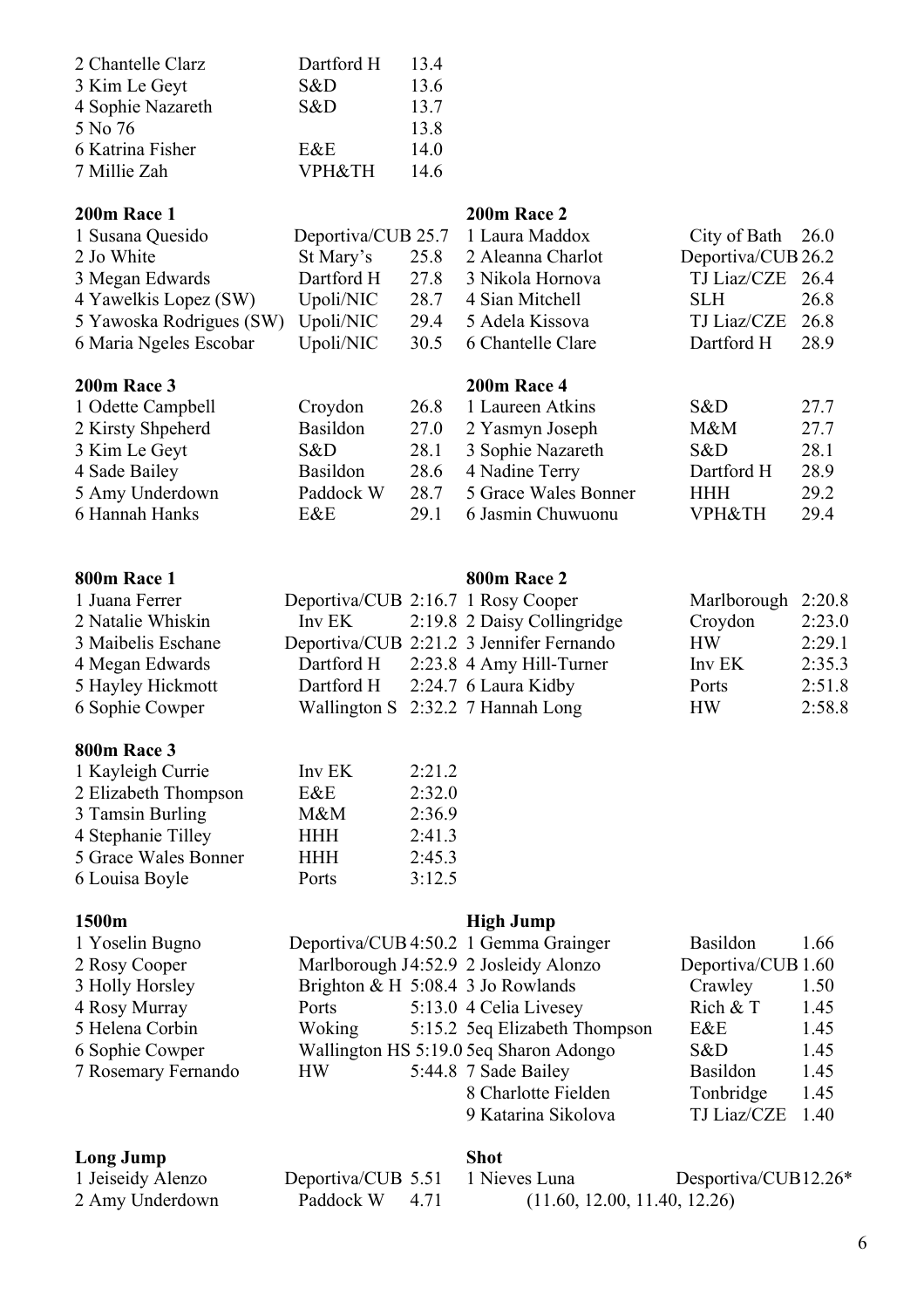| 3 Megan Edwards      | Dartford H           | 4.67  | 2 Lucy Underdown        | Paddock W            | 11.31    |
|----------------------|----------------------|-------|-------------------------|----------------------|----------|
| 4 Jasmine Chukwuomu  | <b>VPH&amp;TH</b>    | 4.59  | 3 Yrisleides Carbonnell | Desportiva/CUB       | 9.96     |
| 5 Elizabeth Thompson | E&E                  | 4.47  | 4 Katarina Sikolova     | <b>TJ</b> Liaz/CZE   | 9.09     |
| 6 Emily Barnard      | S&D                  | 4.41  | 5 Rachael Abbott        | E&E                  | 8.10     |
| 7 Chantelle Clare    | Dartford H           | 4.36  | 6 Adela Umannona        | TJ Liaz/CZE          | 7.74     |
| 8 Sophie Eggs        | E&E                  | 4.32  | 7 Nadine Terry          | Dartford H           | 6.96     |
| 9 Karolina Habova    | <b>TJ Liaz/CZE</b>   | 4.13  | 8 Katrina Fidler        | E&E                  | 6.40     |
| 10 Hannah Long       | <b>HW</b>            | 2.94  |                         |                      |          |
| <b>Discus</b>        |                      |       | <b>Javelin</b>          |                      |          |
| 1 Rosalina Seeley    | Dartford H           | 38.65 | 1 Yanis Ramirez         | Upoli/NIC            | $50.22*$ |
| 2 Nieves Luna        | Desportiva/CUB 37.76 |       | (50.22, x, 45.71, x)    |                      |          |
| 3 Lucy Underdown     | Paddock W            | 37.71 | 2 Chantelle Evans       | S&D                  | 32.05    |
| 4 Adela Umannova     | <b>TJ LIaz/CZE</b>   | 28.60 | 3 Carol Stone           | Cambridge H          | 31.98    |
| 5 Joanna Botwright   | Dacorum $&T$ 28.60   |       | 4 Adela Umannova        | TJ Liaz/CZE          | 30.58    |
| 6 Rachel Abbott      | E&E                  | 21.65 | 5 Yrisleidis Carbonnell | Desportiva/CUB 28.37 |          |
| 7 Hannah Long        | <b>HW</b>            | 14.01 | 6 Katarina Sikolova     | TJ Liaz/CZE          | 28.08    |
|                      |                      |       | 7 Rachael Abbott        | E&E                  | 26.29    |
|                      |                      |       | 8 Rachel Ahern          | Dartford H           | 26.08    |

9 Jo Rowlands Crawley 25.55 Guest: Dalila Rugama (SW) Upoli/NIC 49.17

# **U15 Girls**

| <b>100m Race 1</b>      |                   |      | <b>100m Race 2</b>      |                    |      |
|-------------------------|-------------------|------|-------------------------|--------------------|------|
| 1 Ruth Dean             | City of Bath      | 12.7 | 1 Catrina Atkins        | City of Bath       | 13.2 |
| 2 Clarice Underwood     | Chiltern H        | 13.0 | 2 Hannah Tulhurst       | Tonbridge          | 13.5 |
| 3 Stephanie Braithwaite | Croydon           | 13.6 | 3 Klara Michalska       | <b>TJ Liaz/CZE</b> | 14.4 |
| 4 Paulina Soporovo      | TJ Liaz/CZE       | 13.8 | 4 Victoria Bradford     | Tonbridge          | 14.5 |
| 5 Esther Oianipekun     | <b>VPH&amp;TH</b> | 14.0 | 5 Comfort Akinyemi      | <b>VPH&amp;TH</b>  | 15.4 |
| 6 Rebecca Cook          | B&B               | 14.1 | 6 Tenike Maiton         | VPH&TH             | 15.6 |
| 7 Lily Whitlam          | <b>HHH</b>        | 222  | 7 Sachelle Brooks       | VPH&TH             | 15.6 |
| <b>100m Race 3</b>      |                   |      | <b>100m Race 4</b>      |                    |      |
| 1 Georgia Taylor        | <b>AFD</b>        | 14.1 | 1 Emily Gower           | <b>AFD</b>         | 13.9 |
| 2 Emma Campbell         | Croydon           | 14.2 | 2 Jade Phillips-Sawyers | Dorking MV         | 14.5 |
| 3 Micha Sims            | <b>HHH</b>        | 14.2 | 3 Hannah Field          | <b>SLH</b>         | 15.3 |
| 4 Cydney Briggs         | S&D               | 14.2 | 4 Samantha Mayers       | Dartford H         | 15.6 |
| 5 Sophie Small          | <b>SLH</b>        | 14.3 | 5 Rosa Williams         | <b>HHH</b>         | 15.7 |
| 6 Carys Hartley         | M&M               | 15.1 |                         |                    |      |
| <b>100m Race 5</b>      |                   |      |                         |                    |      |
| 1 Siah Hurlock          | B&B               | 13.9 |                         |                    |      |
| 2 Rosie Smith           | E&E               | 14.5 |                         |                    |      |
| 3 Mirella Howe-Cassali  | Inv EK            | 14.8 |                         |                    |      |
| 4 Hannah Gordon         | E&E               | 15.5 |                         |                    |      |
| 5 Jade Brooks           | <b>HW</b>         | 15.6 |                         |                    |      |
| 200m Race 1             |                   |      | 200m Race 2             |                    |      |
| 1 Ruth Dean             | City of Bath      | 26.8 | 1 Georgia Taylor        | <b>AFD</b>         | 28.7 |
| 2 Catrin Atkins         | City of Bath      | 26.9 | 2 Nikki Twine           | Basildon           | 29.2 |
| 3 Paulina Soporova      | TJ Liaz/CZE       | 27.6 | 3 Victoria Bradford     | Tonbridge          | 29.2 |
| 4 Hannah Tolhurst       | Tonbridge         | 28.1 | 4 Lily Whitlam          | <b>HHH</b>         | 29.2 |
| 5 Mae Kenny             | Chelmsford        | 28.4 | 5 Klara Michalska       | <b>TJ Liaz/CZE</b> | 29.5 |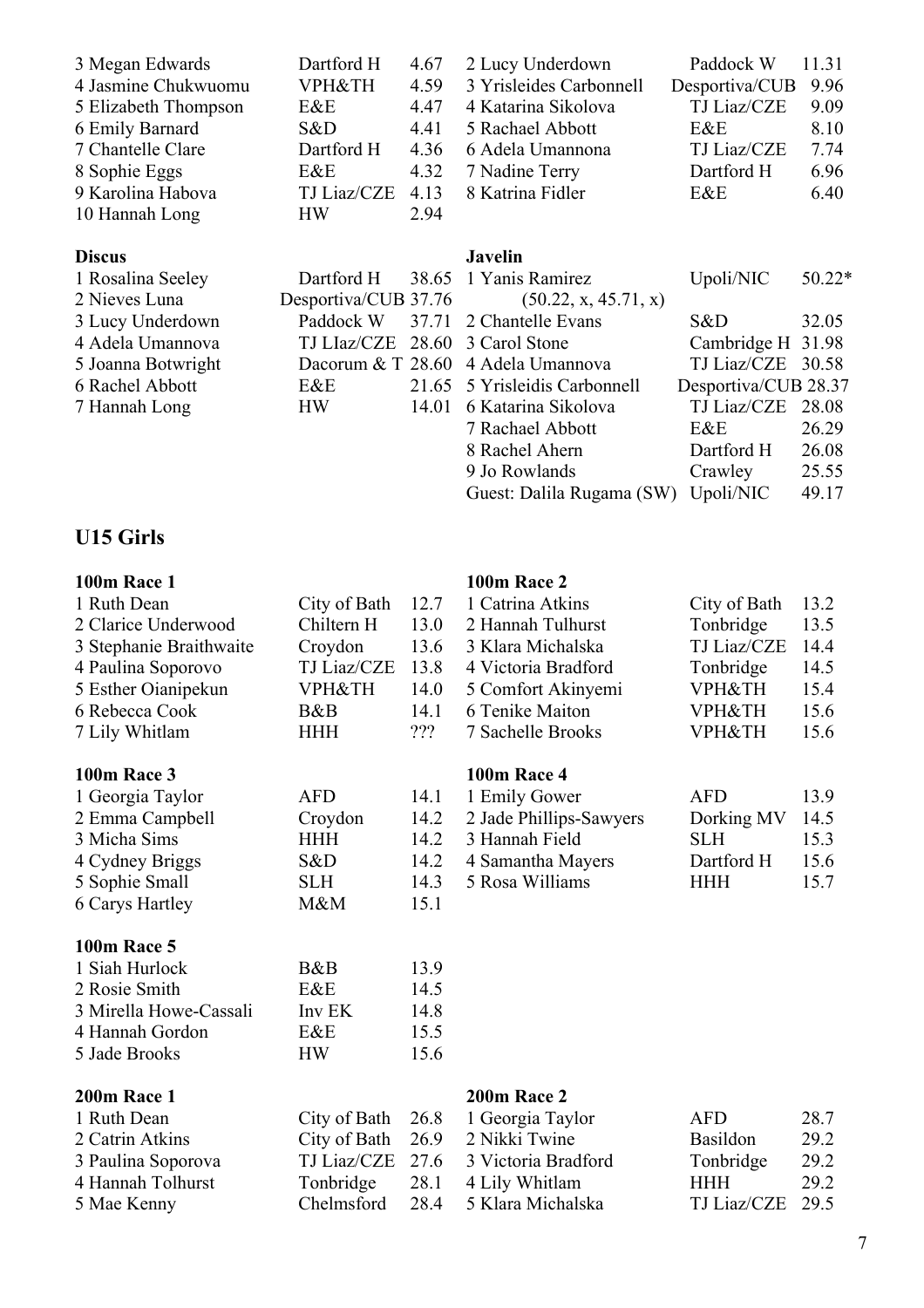| 6 Rebecca Cook<br>7 Carys Hartley                                                                                                                                                                                                                                              | B&B<br>M&M                                                                                                                                          | 28.8<br>31.0                                                                                                                   | 6 Jade Phillips-Sawyers<br>7 Tenike Mahon                                                                                                                                   | Dorking MV<br><b>VPH&amp;TH</b>                                   | 30.0<br>33.0                                             |
|--------------------------------------------------------------------------------------------------------------------------------------------------------------------------------------------------------------------------------------------------------------------------------|-----------------------------------------------------------------------------------------------------------------------------------------------------|--------------------------------------------------------------------------------------------------------------------------------|-----------------------------------------------------------------------------------------------------------------------------------------------------------------------------|-------------------------------------------------------------------|----------------------------------------------------------|
| 200m Race 3<br>1 Avril Robinson<br>2 Sian Hurlock<br>3 Emma Campbell<br>4 Rosie Smith<br>5 Cheyenne Selwood<br>6 Hannah Gordon<br>7 Rosa Williams                                                                                                                              | <b>HHH</b><br>B&B<br>Croydon<br>E&E<br><b>HHH</b><br>E&E<br><b>HHH</b>                                                                              | 27.9<br>28.7<br>29.1<br>29.6<br>30.9<br>31.8<br>31.8                                                                           |                                                                                                                                                                             |                                                                   |                                                          |
| <b>800m Race 1</b><br>1 Nikki Twine<br>2 Sophie Paterson<br>3 Georgina Twist<br>4 Harriet Field<br>5 Grace O'Leary<br>6 Beccy Culverwell<br>7 Hannah Field                                                                                                                     | <b>Basildon</b><br>Croydon<br>Ashford<br><b>SLH</b><br>Unatt<br>Rich $&T$<br><b>SLH</b>                                                             | 2:46.3                                                                                                                         | 800m Race 2<br>2:25.5 1 Yimiila Asewakini<br>2:28.7 2 Sophie Owens<br>2:29.7 3 Hayley Wishart<br>2:29.9 4 Lotti Love<br>2:31.7 5 Sapphire Walker<br>2:35.5 6 Lucille Howell | S&D<br>E&E<br>S&D<br>Rugby & N<br><b>VPH&amp;TH</b><br><b>HHH</b> | 2:30.6<br>2:36.2<br>2:39.7<br>2:40.3<br>2:52.5<br>2:54.3 |
| <b>800m Race 3</b><br>1 Mirella Howe-Cassali<br>2 Alison Major<br>3 Emily Gower<br>4 Jade Brooks<br>5 Leanne Down                                                                                                                                                              | Inv EK<br>S&D<br><b>AFD</b><br><b>HW</b><br>Unatt                                                                                                   | 2:35.0<br>2:39.9<br>2:45.3<br>3:00.0<br>3:15.1                                                                                 |                                                                                                                                                                             |                                                                   |                                                          |
| 1500m<br>1 Beth Carter<br>2 Petra Kurikova<br>3 Isobel Brinsden<br>4 Avril Robinson<br>5 Nadia Fidler<br>6 Grace Shephard<br>7 Chloe Campbell<br>8 Danielle Critchley<br>9 Shaquille Carrol<br>10 Julia Wedmore<br>11 Georgia Miansarow<br>12 Lucy Edmunds<br>13 Rosa Williams | Inv EK<br>TJ Liaz/CZE<br>E&E<br><b>HHH</b><br>Unatt<br>E&E<br>Ports<br>B&B<br><b>VPH&amp;TH</b><br><b>SLH</b><br>Ranelagh<br>Ranelagh<br><b>HHH</b> | 4:50.6<br>5:03.0<br>5:97.3<br>5:10.2<br>5:14.8<br>5:18.3<br>5:22.8<br>5:27.4<br>5:34.1<br>5:34.5<br>5:34.7<br>5:36.3<br>6:03.1 |                                                                                                                                                                             |                                                                   |                                                          |
| <b>High Jump</b><br>leq Jessica Matthews<br>leq Chanel Taite<br>3 Emily Brown<br>4 Rosie Clarke<br>5 Anna Grace<br>6eq Yassely Noriega<br>6eq Lily Williams                                                                                                                    | B&B<br><b>Brunel</b><br>S&D<br>E&E<br><b>HHH</b><br><b>SLH</b><br><b>HHH</b>                                                                        | 1.60<br>1.60<br>1.45<br>1.40<br>1.30<br>1.20<br>1.20                                                                           |                                                                                                                                                                             |                                                                   |                                                          |
| <b>Long Jump</b><br>1 Chanel Taite                                                                                                                                                                                                                                             | <b>Brunel</b>                                                                                                                                       | 5.27                                                                                                                           | <b>Long Jump (Continued)</b><br>8 Micha Sims                                                                                                                                | <b>HHH</b>                                                        | 4.13                                                     |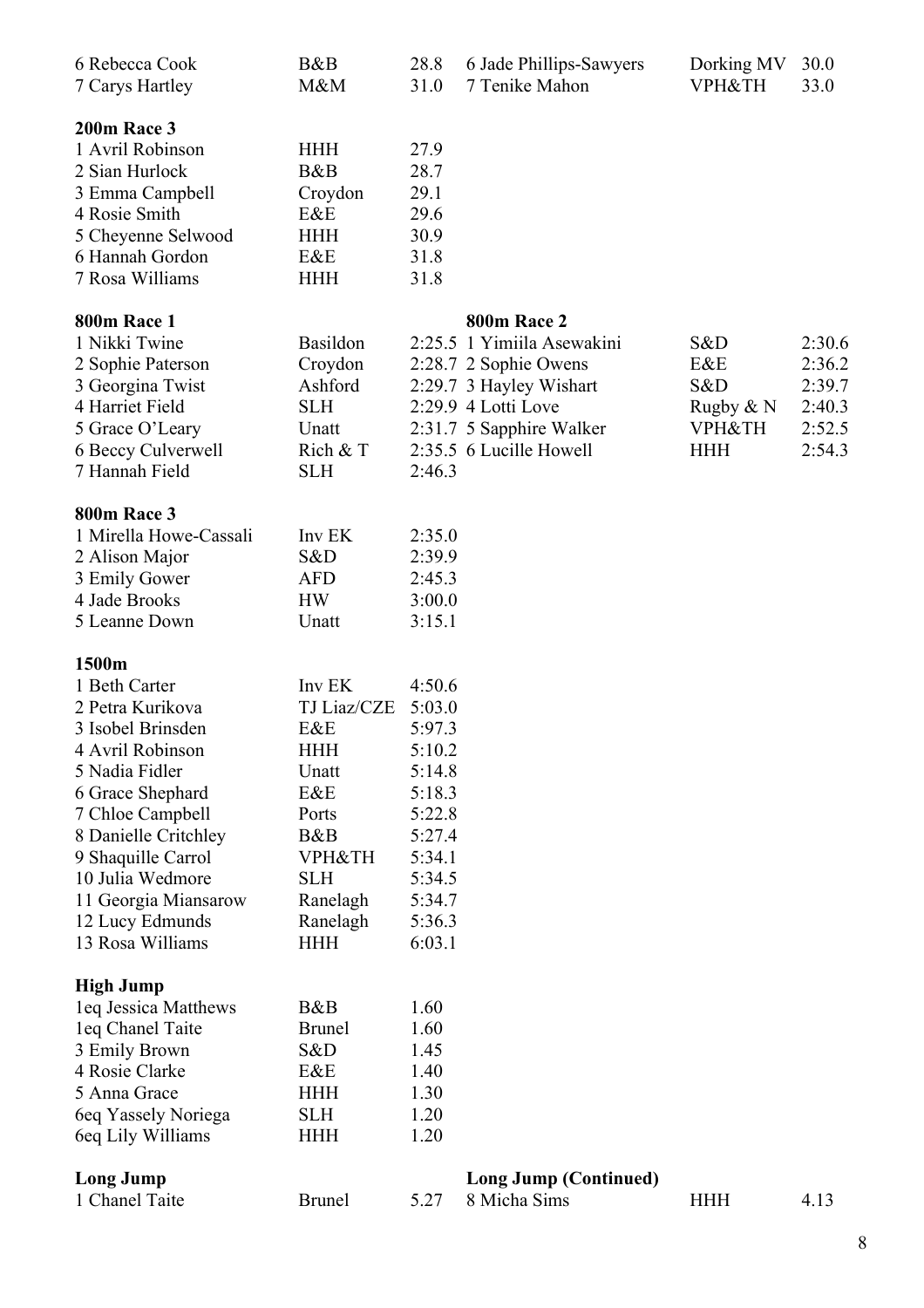| 2 Hannah Tolhurst          | Tonbridge   | 4.85  | 9 Cheyenne Selwood | <b>HHH</b> | 4.04  |
|----------------------------|-------------|-------|--------------------|------------|-------|
| 3 Pavlina Soporova         | TJ Liaz/CZE | 4.73  | 10 Sophie Small    | <b>SLH</b> | 3.99  |
| 4 Samantha Mayers          | Dartford H  | 4.73  | 11 Hannah Gordon   | E&E        | 3.88  |
| 5 Yassely Noriega          | <b>SLH</b>  | 4.57  | 12 Rosa Williams   | <b>HHH</b> | 3.78  |
| 6 Sian Hurlock             | B&B         | 4.47  | 13 Hannah Field    | <b>SLH</b> | 3.73  |
| 7 Klara Michalska          | TJ Liaz/CZE | 4.42  | 14 Sachelle Brooks | VPH&TH     | 3.66  |
| <b>Shot</b>                |             |       | <b>Discus</b>      |            |       |
| 1 Charlotte Kanini-Parsons | <b>HHH</b>  | 7.58  | 1 Amelia Maugoubor | Dorking MV | 22.16 |
| 2 Sian Hurlock             | B&B         | 5.65  | 2 Natalie Ellis    | Unatt      | 20.19 |
|                            |             |       | 3 Emma Parish      | <b>HHH</b> | 16.91 |
|                            |             |       | 4 Elizabeth Ibeh   | HHH        | 15.33 |
| <b>Javelin</b>             |             |       |                    |            |       |
| 1 Charlotte Kamini-Parsons | <b>HHH</b>  | 17.56 |                    |            |       |

# **U13 Girls**

2 Helen Tang VPH&TH 17.46 3 Elizabeth Ibeh HHH 14.60 4 Jade Brooks HW 7.95

| <b>100m Race 1</b>        |                   |      | <b>100m Race 2</b>              |                   |      |
|---------------------------|-------------------|------|---------------------------------|-------------------|------|
| 1 Natalie Hickmott        | Dartford H        | 13.8 | 1 Annie Waghorn                 | M&M               | 14.2 |
| 2 Ashley Horton           | M&M               | 14.1 | 2 Joanna Morgan                 | Eastbourne R      | 14.5 |
| 3 Hannah Thompson         | Croydon           | 14.6 | 3 Tiyonne Monville              | <b>VPH&amp;TH</b> | 14.8 |
| 4 Megan Waller            | <b>SLH</b>        | 14.9 | 4 Olivia Thompson               | Croydon           | 15.0 |
| 5 Georgia Shears          | S&D               | 15.0 | 5 Rachel Robinson               | <b>HHH</b>        | 15.5 |
| 6 Imogen Murray           | E&E               | 15.3 | 6 Zhane Brown                   | <b>VPH&amp;TH</b> | 16.6 |
| 7 Catherine Cotterill     | Tonbridge         | 18.5 | 7 Jessica O'Brien Persaud       | <b>SLH</b>        | 16.8 |
| <b>100m Race 3</b>        |                   |      | <b>100m Race 4</b>              |                   |      |
| 1 Lauren Henry            | Croydon           | 14.9 | 1 Hannah Ward                   | Slough Jnr        | 14.6 |
| 2 Monique Alexander       | <b>HHH</b>        | 15.4 | 2 Shola Shokaya                 | <b>HHH</b>        | 14.6 |
| 3 Annabel Carter          | Inv EK            | 15.7 | 3 Rebecca Weston                | Inv EK            | 15.1 |
| 4 Chloe Lovett<br>15.3    | S&D               |      | 4 Vanencia Davis-Shakes<br>15.9 | <b>HHH</b>        |      |
| 5 Tara St Louis           | <b>VPH&amp;TH</b> | 16.0 | 5 Vanesaa Owusu                 | VPH&TH            | 16.1 |
| 6 Lianne Bettis           | Dorking MV        | 16.1 | 6 Annie Stowell                 | Dorking MV        | 16.5 |
| 7 Gemma Upfold            | Dorking MV        | 16.3 |                                 |                   |      |
| <b>100m Race 5</b>        |                   |      |                                 |                   |      |
| 1 Amara Jacobs            | B&B               | 14.5 |                                 |                   |      |
| 2 Zena Williams           | <b>HHH</b>        | 14.8 |                                 |                   |      |
| 3 Witney Campbell         | Croydon           | 15.0 |                                 |                   |      |
| 4 Caitlin O'Brien Persaud | <b>SLH</b>        | 15.9 |                                 |                   |      |
| 5 Shequila Joseph         | <b>VPH&amp;TH</b> | 16.0 |                                 |                   |      |
| <b>200m Race 1</b>        |                   |      | 200m Race 2                     |                   |      |
| 1 Ashleigh Horton         | M&M               | 29.1 | 1 Tiyonne Monville              | <b>VPH&amp;TH</b> | 29.6 |
| 2 Amara Jacobs            | B&B               | 29.3 | 2 Hannah Ward                   | Slough J          | 30.0 |
| 3 Georgia Shears          | S&D               | 31.6 | 3 Leila Abandah                 | Unatt             | 31.6 |
| 4 Megan Waller            | <b>SLH</b>        | 32.2 | 4 Monique Alexander             | <b>HHH</b>        | 32.5 |
| 5 Chloe Lovett            | S&D               |      | 5 Bobbie Jordon<br>32.2         | Dorking MV        |      |
| 32.6                      |                   |      |                                 |                   |      |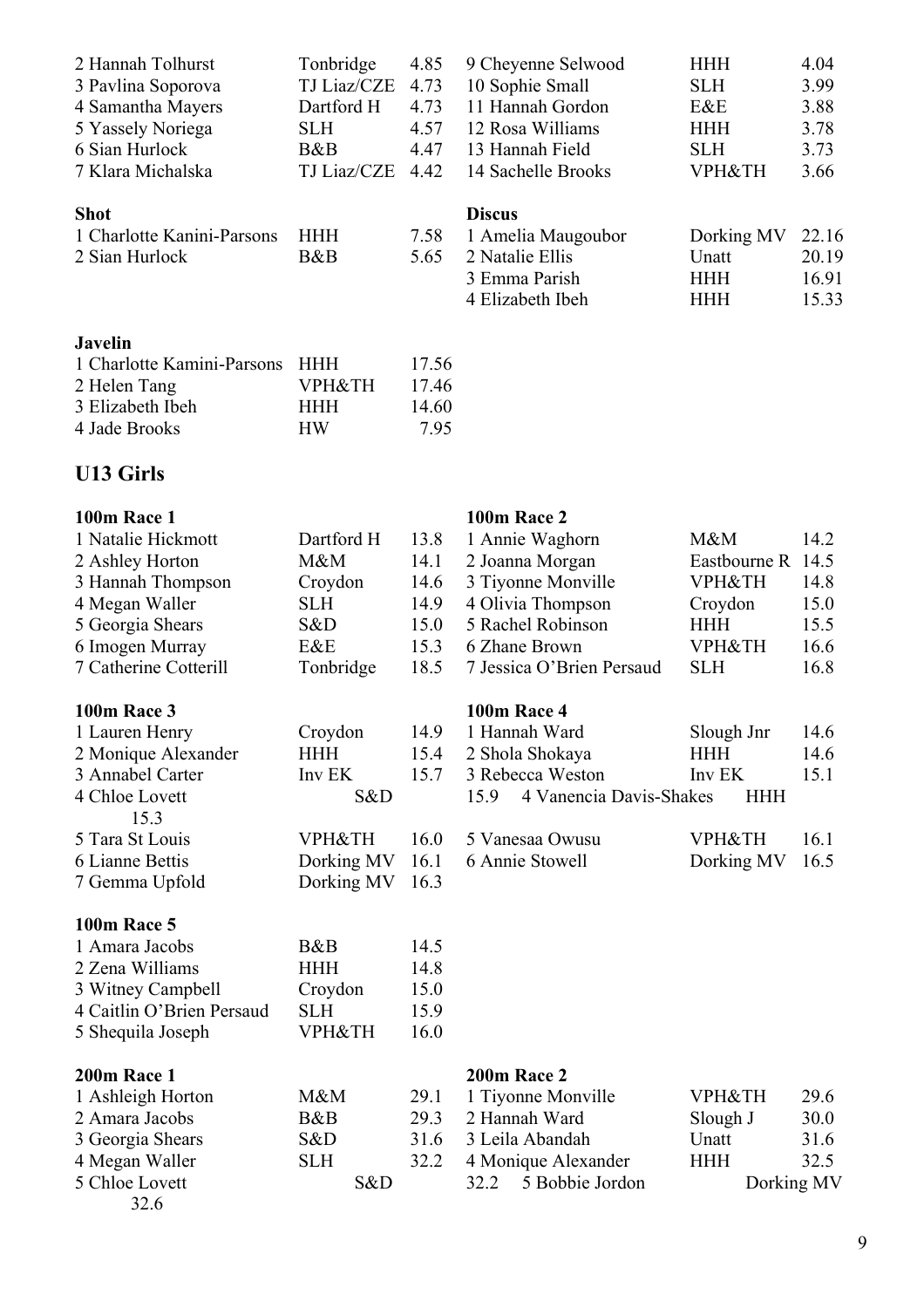| 6 Annie Stowell                                        | Dorking MV 35.2                 |              | 6 Hazel Caulfield<br>7 Jessica O'Brien Persaud | E&E<br><b>SLH</b>   | 34.8<br>35.7 |
|--------------------------------------------------------|---------------------------------|--------------|------------------------------------------------|---------------------|--------------|
| 200m Race 3<br>1 Annie Waghorn<br>2 Gabrielle Robinson | $M\&M$<br><b>HHH</b>            | 28.7<br>30.9 |                                                |                     |              |
| 3 Vanencia Davis Shakes                                | <b>HHH</b>                      | 31.1         |                                                |                     |              |
| 4 Serlina Swaby Constantine VPH&TH                     |                                 | 31.6         |                                                |                     |              |
| 5 Gemma Upfold                                         | Dorking MV                      | 33.3         |                                                |                     |              |
| 6 Gemma Donovan                                        | Ports                           | 33.3         |                                                |                     |              |
| 7 Bethany Burnett                                      | Inv EK                          | 34.5         |                                                |                     |              |
| 800m Race 1                                            |                                 |              | 800m Race 2                                    |                     |              |
| 1 Emma Gilmore                                         | Ports                           |              | 2:29.5 1 Gabrielle Robinson                    | <b>HHH</b>          | 2:38.1       |
| 2 Rebecca Weston                                       | Inv EK                          |              | 2:31.0 2 Justine Anthony                       | St Edmunds P 2:42.5 |              |
| 3 Gaby Callaghan                                       | Slough J                        |              | 2:33.1 3 Leila Abandah                         | Unatt               | 2:48.7       |
| 4 Grace King                                           | Unatt                           |              | 2:40.5 4 Hazel Caulfield                       | E&E                 | 2:54.3       |
| 5 Emily Hume                                           | Ports                           |              | 2:47.5 5 Gemma Donovan                         | Ports               | 2:56.3       |
| 6 Lucy Hickmott                                        | Dartford H                      |              | 2:48.7 6 Leanne Bettis                         | Dorking MV          | 3:06.4       |
| 7 Rachel Robinson                                      | <b>HHH</b>                      |              | 2:52.5 7 Haniffa Debond                        | <b>HHH</b>          | 3:25.6       |
| 8 Bethany Burnett                                      | Inv EK                          | 3:02.2       |                                                |                     |              |
| 800m Race 3                                            |                                 |              |                                                |                     |              |
| 1 Annabel Carter                                       | Inv EK                          | 2:52.1       |                                                |                     |              |
| 2 Eve Edwards                                          | Ranelagh                        | 2:57.6       |                                                |                     |              |
| 3 Bobbie Jordan                                        | Dorking MV                      | 2:58.9       |                                                |                     |              |
| 4 Gemma Upfold                                         | Dorking MV                      | 3:01.3       |                                                |                     |              |
| 5 Kate Bruinvels                                       | Dorking MV                      | 3:04.1       |                                                |                     |              |
| 6 Leah McDonald                                        | <b>HHH</b>                      | 3:05.6       |                                                |                     |              |
| 7 Abby Taylor-Baptie                                   | Inv EK                          | 3:17.2       |                                                |                     |              |
| <b>Long Jump</b>                                       |                                 |              | <b>Long Jump (continued)</b>                   |                     |              |
| 1 Shola Shokoya                                        | <b>HHH</b>                      | 3.97         | 9 Gemma Donovan                                | Ports               | 3.39         |
| 2 Natalie Hickmott                                     | Dartford H                      | 3.94         | 10 Tara St Louis                               | VPH&TH              | 3.33         |
| 3 Hannah Ward                                          | Slough J                        | 3.92         | 11 Serlina Swaby-Constantine VPH&TH            |                     | 3.19         |
| 4 Joanna Morgan                                        | Eastbourne                      | 3.91         | 12 Leanne Bettis                               | Dorking MV          | 3.07         |
| 5 Zena Williams                                        | <b>HHH</b>                      | 3.85         | 13 Ashleigh Horton                             | M&M                 | 3.06         |
| 6 Annie Waghorn                                        | M&M                             | 3.84         | 14 Zhane Brown                                 | <b>VPH&amp;TH</b>   | 3.01         |
| 7 Lucy Hickmott<br>8 Shequila Joseph                   | Dartford H<br><b>VPH&amp;TH</b> | 3.53<br>3.40 | 15 Hazel Caulfield                             | E&E                 | 2.27         |
|                                                        |                                 |              |                                                |                     |              |
| <b>Shot</b>                                            |                                 |              |                                                |                     |              |
| 1 Joanna Morgan                                        | Eastbourne R 6.42               |              |                                                |                     |              |
| 2 Shoquila Joseph                                      | <b>VPH&amp;TH</b>               | 6.11         |                                                |                     |              |
| 3 Catherine Cotterill                                  | Tonbridge                       | 5.68         |                                                |                     |              |
| 4 Serlina Swaby Constantine VPH&TH<br>5 Tara St Louis  | <b>VPH&amp;TH</b>               | 4.43<br>3.82 |                                                |                     |              |
|                                                        |                                 |              |                                                |                     |              |
| <b>U11 Girls</b><br><b>600m Race 1</b>                 |                                 |              | <b>600m Race 2</b>                             |                     |              |
| 1 Hannah Cook                                          | B&B                             |              | 1:58.5 1 Clara Denny                           | Unatt               | 1:58.6       |
| 2 Ruth Bourne                                          | <b>AFD</b>                      |              | 1:59.6 2 Libby McKeen                          | Slough J            | 2:01.9       |
| 3 Megan Love                                           | Rugby $& N$                     |              | 2:00.1 3 Faith Sewell                          | <b>HHH</b>          | 2:02.6       |
| 4 Harriet Preedy                                       | <b>AFD</b>                      |              | 2:00.8 4 Kathryn Ditton                        | <b>AFD</b>          | 2:03.4       |